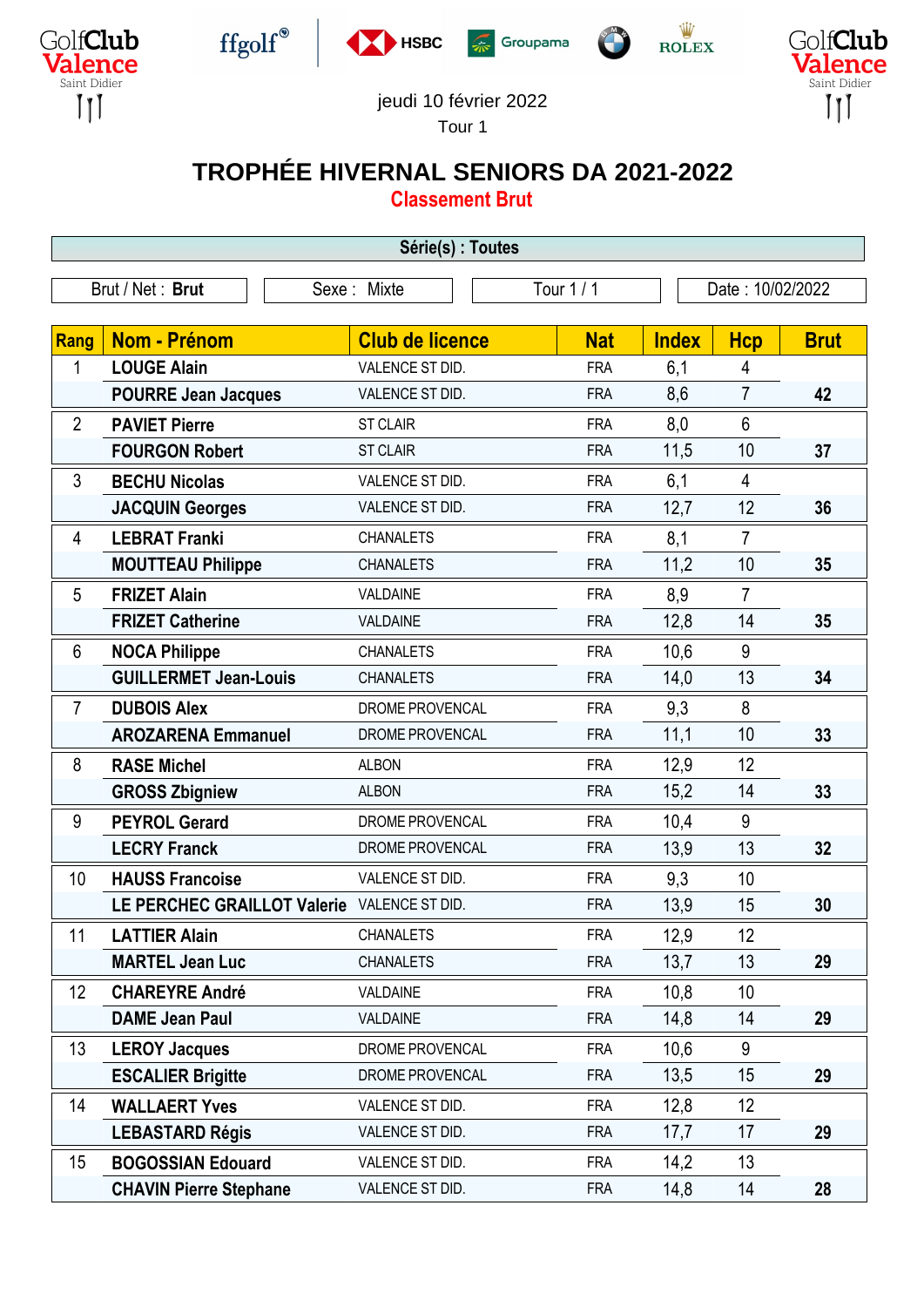| <b>Rang</b> | Nom - Prénom                 | <b>Club de licence</b> | <b>Nat</b> | <b>Index</b> | <b>Hcp</b>     | <b>Brut</b> |
|-------------|------------------------------|------------------------|------------|--------------|----------------|-------------|
| 16          | <b>FINAND Philippe</b>       | <b>ALBON</b>           | <b>FRA</b> | 8,2          | $\overline{7}$ |             |
|             | <b>BROCHIER Jean Marc</b>    | <b>ALBON</b>           | <b>FRA</b> | 12,9         | 12             | 27          |
| 17          | <b>GAMBER Jean-Paul</b>      | <b>ASPTT VALENCE</b>   | <b>FRA</b> | 10,1         | 9              |             |
|             | <b>DUONG Duc</b>             | <b>CHANALETS</b>       | <b>FRA</b> | 24,6         | 25             | 27          |
| 18          | <b>BOITEUX Bruno</b>         | <b>CHANALETS</b>       | <b>FRA</b> | 14,5         | 14             |             |
|             | <b>BOYADJIAN Benoit</b>      | <b>CHANALETS</b>       | <b>FRA</b> | 21,1         | 21             | 27          |
| 19          | <b>JUVIN Anne</b>            | <b>ST CLAIR</b>        | <b>FRA</b> | 11,7         | 13             |             |
|             | <b>COMTE Christophe</b>      | <b>ST CLAIR</b>        | <b>FRA</b> | 13,2         | 12             | 26          |
| 20          | <b>VIDALIE Jérome</b>        | <b>ALBON</b>           | <b>FRA</b> | 13,2         | 12             |             |
|             | <b>DAWSON Nick</b>           | <b>ALBON</b>           | <b>FRA</b> | 13,7         | 13             | 26          |
| 21          | <b>GRENIER Jacky</b>         | <b>CHANALETS</b>       | <b>FRA</b> | 17,1         | 17             |             |
|             | <b>SILLAM Patrick</b>        | <b>CHANALETS</b>       | <b>FRA</b> | 18,1         | 18             | 25          |
| 22          | <b>BOYADJIAN Renald</b>      | VALDAINE               | <b>FRA</b> | 10,3         | 9              |             |
|             | <b>FONTANILLE Jean-Marie</b> | VALDAINE               | <b>FRA</b> | 11,7         | 11             | 23          |
| 23          | <b>MAIGRE Jean-Loup</b>      | VALDAINE               | <b>FRA</b> | 14,9         | 14             |             |
|             | <b>JARROUSSE Bernard</b>     | VALDAINE               | <b>FRA</b> | 28,6         | 29             | 23          |
| 24          | <b>ROCHE Marc</b>            | VALENCE ST DID.        | <b>FRA</b> | 18,9         | 19             |             |
|             | <b>GAUVIN Anne Marie</b>     | VALENCE ST DID.        | <b>FRA</b> | 19,0         | 21             | 23          |
| 25          | <b>COUSIN Alain</b>          | <b>CHANALETS</b>       | <b>FRA</b> | 17,5         | 17             |             |
|             | <b>SILLAM Hélène</b>         | <b>CHANALETS</b>       | <b>FRA</b> | 18,2         | 20             | 22          |
| 26          | <b>PAGAN Jean-Jacques</b>    | DROME PROVENCAL        | <b>FRA</b> | 12,0         | 11             |             |
|             | <b>DUMAS Claude</b>          | DROME PROVENCAL        | <b>FRA</b> | 17,5         | 17             | 22          |
| 27          | <b>SPENCER Pascal</b>        | VALENCE ST DID.        | <b>FRA</b> | 17,9         | 17             |             |
|             | <b>DARDIGNAC Claude</b>      | VALENCE ST DID.        | <b>FRA</b> | 23,3         | 23             | 22          |
| 28          | <b>CHRIST Fabien</b>         | <b>ALBON</b>           | <b>FRA</b> | 15,8         | 15             |             |
|             | <b>PALOP Michel</b>          | <b>ALBON</b>           | <b>FRA</b> | 16,1         | 15             | 21          |
| 29          | <b>PAYANT Jean Michel</b>    | <b>ALBON</b>           | <b>FRA</b> | 22,2         | 22             |             |
|             | <b>PAVIS Marie José</b>      | <b>ALBON</b>           | <b>FRA</b> | 31,8         | 35             | 21          |
| 30          | <b>NAVE Roland</b>           | <b>ALBON</b>           | <b>FRA</b> | 19,2         | 19             |             |
|             | <b>MENJARD André</b>         | <b>ALBON</b>           | <b>FRA</b> | 19,4         | 19             | 17          |
| 31          | <b>CAZORLA Jean Didier</b>   | DROME PROVENCAL        | <b>FRA</b> | 19,8         | 20             |             |
|             | <b>LACOTTE Bernard</b>       | DROME PROVENCAL        | <b>FRA</b> | 20,9         | 21             | 17          |
| 32          | <b>PARSONS James</b>         | VALDAINE               | <b>FRA</b> | 20,5         | 20             |             |
|             | <b>RENOUX Philippe</b>       | VALDAINE               | <b>FRA</b> | 24,5         | 25             | 16          |
| 33          | <b>PURICELLI Luigi</b>       | <b>ASPTT VALENCE</b>   | <b>FRA</b> | 23,5         | 24             |             |
|             | <b>MABILLE Dominique</b>     | <b>ASPTT VALENCE</b>   | <b>FRA</b> | 26,3         | 27             | 16          |
| 34          | <b>DIAZ Jean Michel</b>      | <b>ST CLAIR</b>        | <b>FRA</b> | 18,2         | 18             |             |
|             | <b>BURNAND Annick</b>        | <b>ST CLAIR</b>        | <b>FRA</b> | 25,8         | 29             | 16          |
| 35          | <b>LECLEF Dominique</b>      | VALDAINE               | <b>FRA</b> | 18,7         | 18             |             |
|             | <b>FERRARO Christian</b>     | VALDAINE               | <b>FRA</b> | 32,6         | 34             | 16          |